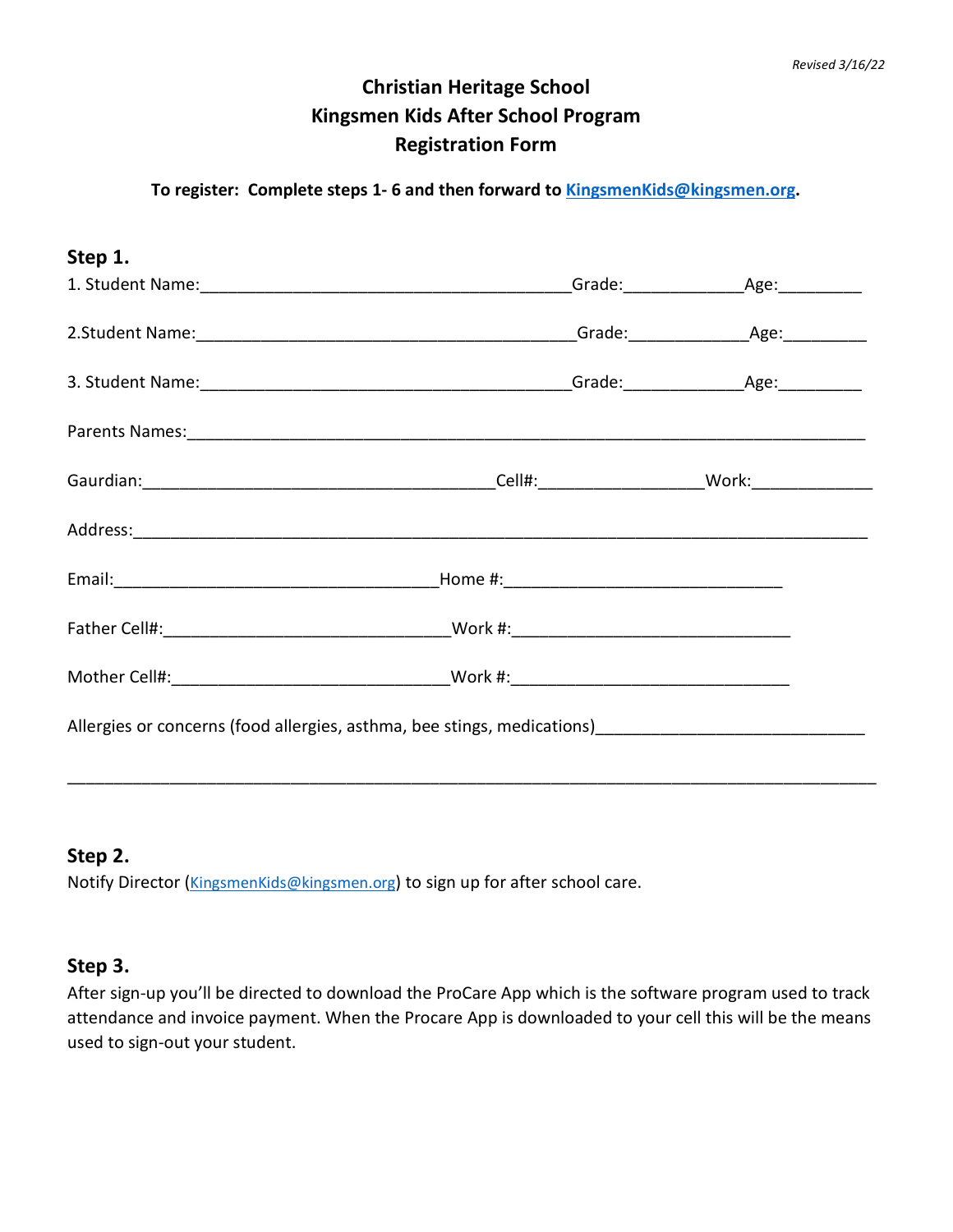#### **Step 4.**

PAYMENTS: See pricing plan and please **check** one of the following.

\_\_\_\_\_\_\_\_\_\_Unlimited Use Plan:

- One Payment: \$2,500 **per year**
- Two Payments: \$1,250 due Sept. and 2. \$1,250 due by Jan.
- Ten Payments: \$250.00 **per month** (Sept. through June)

\_\_\_\_\_\_\_\_\_\_ Occasional Monthly Plan: \$250.00 **per month** (Note adjustment fees can occur if you switch from the Unlimited Use Plan to the Occasional Use Plan, this plan will be billed for the selected month(s) and you will need to register for this plan within the month of September)

\_\_\_\_\_\_\_\_\_\_Occasional Use Plan: \$9.00 **per hour** (6 hours a week or less in attendance). See Occasional Use Policy attached.

Please note: A Late charge: \$1.00 per min. after 5:30.

By signing this agreement, you understand that:

- You agree that the Program begins on scheduled full school days and runs from 2:30-5:30.
- You understand that after 5:30 a **late fee** of \$1.00 per min is charged.
- We ask that you notify us through your ProCare App if you plan to be late.
- You agree that you will notify the Kingsmen Kids Director/staff and the classroom teacher in advance if the student will not be attending the after-school program.
- You will notify us if someone other than a parent/guardian is picking up your child.
- Please note all payments must be made through your ProCare family account only.
- Accounts must be kept current in order for students to attend Kingsmen Kids.

**Name** of parent/guardian: \_\_\_\_\_\_\_\_\_\_\_\_\_\_\_\_\_\_\_\_\_\_\_\_\_\_\_\_\_\_\_\_\_\_\_\_\_\_\_\_\_\_\_\_\_\_\_\_Date:\_\_\_\_\_\_\_\_\_

#### **Step 5**

**Additional individuals allowed to pick-up your child** *\*No one under 16 years of age can pick-up your child (this includes older siblings)* 

Contacts other than parents:

| Name: | Phone: | Relationship |
|-------|--------|--------------|
| Name: | Phone: | Relationship |
| Name: | Phone: | Relationship |

Are there any person(s) **not allowed** to pick up your student(s):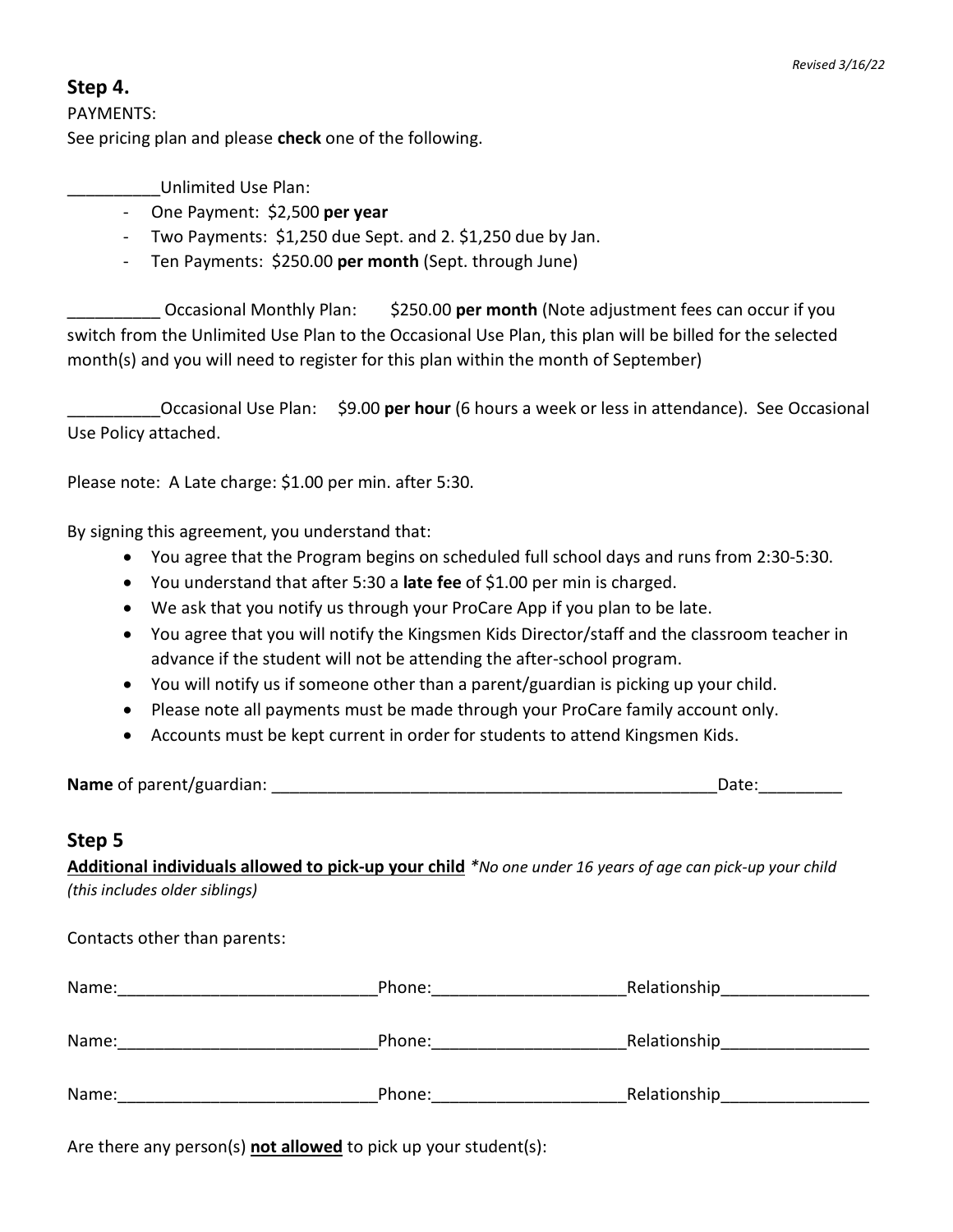| Name:<br>متمام<br><b>REIQUOISIIIL</b><br>. |
|--------------------------------------------|
|--------------------------------------------|

Our program recognizes that your after school schedule may change at any time. Yet, to ensure your student(s) safety and the best quality care, **it is required** that you provide our director with a weekly schedule. If for any reason your child will **NOT** be attending on their scheduled day, we ask that communication, either written or verbal takes place with the Kingsmen Kids Director on **or before** the scheduled day of attendance. Please provide a general description of your after-school schedule needs at this time. (For example: every Monday, Tuesday, and Wednesday until 4:30 or Thursday only until 3:30; or everyday Monday through Friday until 5:30) We recognize that this may not be your permanent schedule, but this is important for planning purposes and staffing. Please indicate which days of the week and times you will need the service of Kingsmen Kids After School Program.

Mon. Tues. Wed. Thurs. Fri.

*\*Enter the information in step 5 into ProCare and note additional authorized pickup people will receive a pin number from parent or guardian.*

#### **Step 6**

#### **Student Conduct Expectations**

Throughout the school day, both on and off campus, CHS endeavors to nurture and promote Christ-like character in all students. The conduct of students in school has an important effect on student achievement. While the ultimate responsibility for student behavior rests with the parents and the students themselves, CHS has an obligation to provide leadership in this respect and to ensure that appropriate standards are maintained when students are under school supervision. Each teacher maintains classroom expectations in accordance with Christian principles as set forth in Scriptures.

Parents and teachers must cooperate with one another. Anything said or done which destroys mutual respect and confidence will harm the child. Parents will be contacted as soon as any behavioral problems become evident to foster good communication and facilitate partnering in promoting godly character.

The following are guidelines for behavior at CHS Kingsmen Kids After School Program:

- An attitude of respect for those in authority is expected. The title of Mr., Miss, or Mrs. should be given respectfully regardless of time or place.
- Students will be considerate and respectful towards others. Students should demonstrate good manners, and use the words, "thank you," "please," and "excuse me."
- Students will be considerate and respectful of different cultural backgrounds and experiences. Racially derogatory or discriminatory remarks or gestures, whether intentionally meant for harm or not, are inappropriate behaviors.
- Students will respect school property and the property of other students.
- Students are to walk in the halls, use a reasonable tone of voice, and exhibit orderly behavior.
- Students will maintain a spirit of cooperation in all areas of the school program.
- Profanity is prohibited. This includes the phrase, "Oh, my God!"
- Students will not have physical contact with another student: pushing, grabbing, kicking, etc.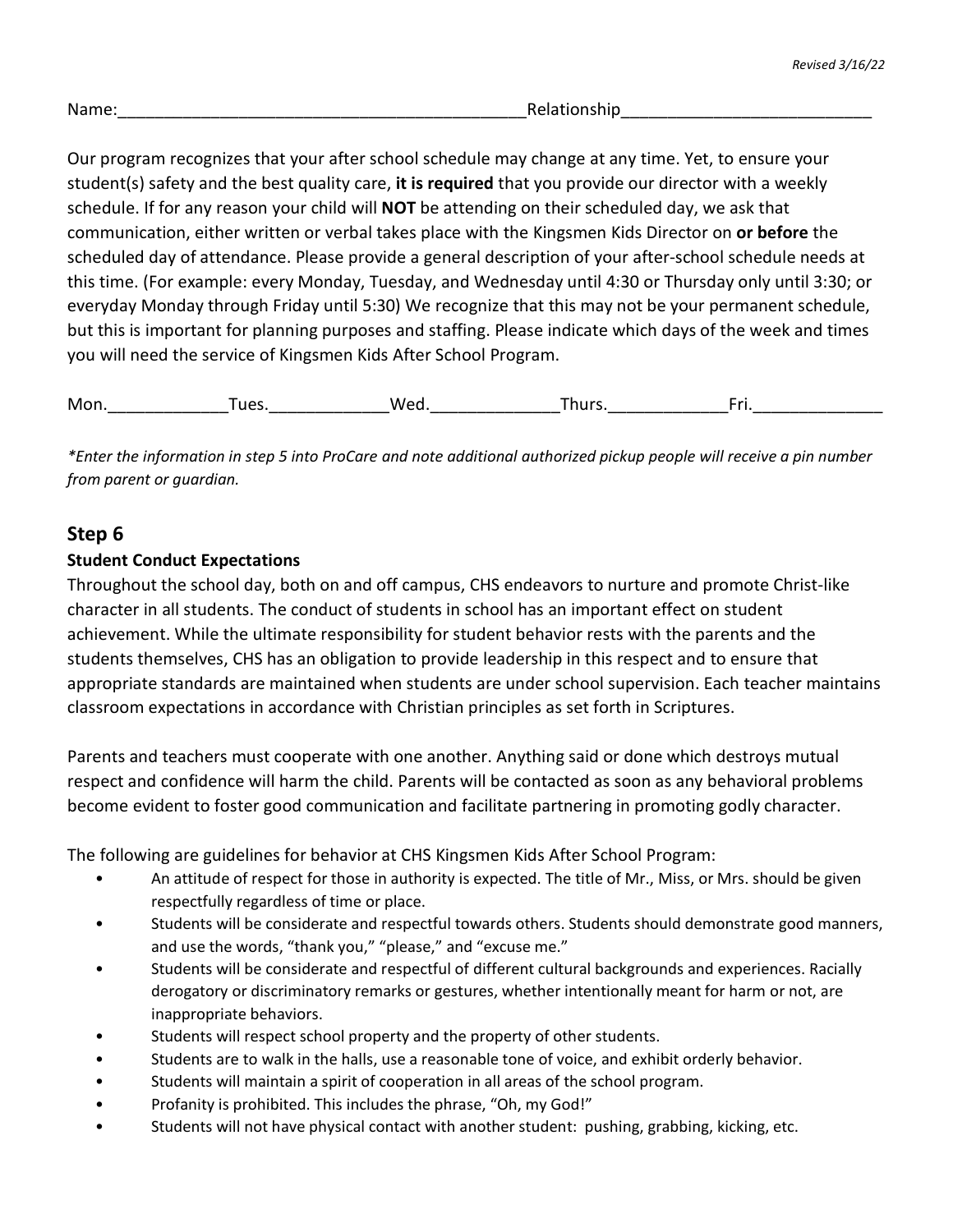• If a student does not adhere to the Student Conduct Expectations, a verbal warning will be given the first time. If a student continues to disobey, the student will be given time-out from the activity for an appropriate amount of time and until they are able to adhere to the expectations. Parents will be notified if behavior continues to be challenging. If the behavior continues, despite attempts to correct, the Kingsmen Kids After School Program reserves the right to remove the child for a number of days to be determined by the Director of Kingsmen Kids.

Your **Name** below signifies your understanding and agreement of this discipline policy.

**Name:**\_\_\_\_\_\_\_\_\_\_\_\_\_\_\_\_\_\_\_\_\_\_\_\_\_\_\_\_\_\_\_\_\_\_\_\_\_\_\_\_\_\_\_\_\_Date:\_\_\_\_\_\_\_\_\_\_\_\_\_\_\_\_\_\_\_\_\_\_\_\_\_\_\_

**Important Reminder:** Please complete steps 1- 6 to register your student and then forward to [KingsmenKids@kingsmen.org.](mailto:KingsmenKids@kingsmen.org)

**\_\_\_\_\_\_\_\_\_\_\_\_\_\_\_\_\_\_\_\_\_\_\_\_\_\_\_\_\_\_\_\_\_\_\_\_\_\_\_\_\_\_\_\_\_\_\_\_\_\_\_\_\_\_\_\_\_\_\_\_\_\_\_\_\_\_\_\_\_\_\_\_\_\_\_\_\_\_\_\_\_\_\_\_\_\_**